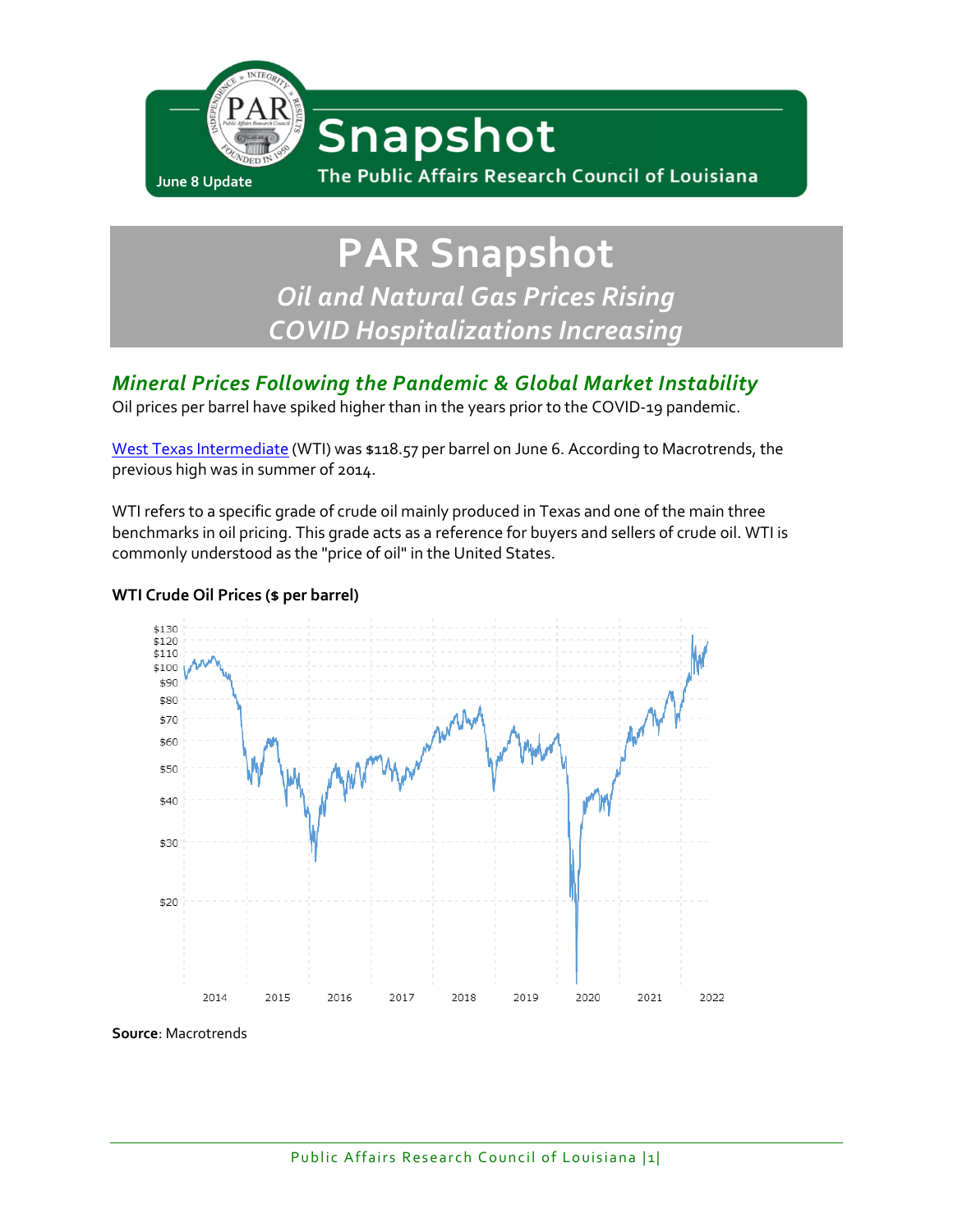The WTI price dropped \$47.44 per barrel in two months at the beginning of the pandemic's lockdown because of low demand. Oil producers, who were making reduced profits, subsequently closed their pumps, which set the stage for lower production capability.

Following economic recovery after the recession, many oil producers are struggling to meet the demand that is outpacing their gradually recovering production capability for a variety of reasons. The price per barrel has since skyrocketed and reached similar prices to the Great Recession of 2008.

Economic sanctions on Russian crude oil imports in response to the invasion of Ukraine are further compounding the recent volatility.

### *Severance Tax and Oil Royalties*

Louisiana collected roughly \$324 million less in severance taxes and oil royalties in the 2020-21 budget year compared to 2018-19 because of the pandemic.

A [severance tax](https://www.investopedia.com/terms/s/severance-tax.asp) is imposed on the extraction of non-renewable natural resources, such as oil and natural gas. Severance tax rates vary from state to state. Louisiana's oil severance tax rate is 12.5% of value per barrel of 42 gallons, according to the Department of Revenue.

An [oil royalty](https://www.rangerminerals.com/what-are-oil-royalties/#:~:text=An%20oil%20royalty%20is%20a%20payment%20receivable%20for,rights%20lease.%20Mineral%20Rights%20Leases%3A%20The%20Lessee%20vs.) is a payment received for the percentage ownership of the sale of oil produced on state lands. The royalty amount is agreed upon between the mineral rights landowner and the oil producer in a mineral rights lease.



#### **Louisiana Oil and Natural Gas Tax Collections (in millions)**

**Source**: Louisiana Revenue Estimating Conference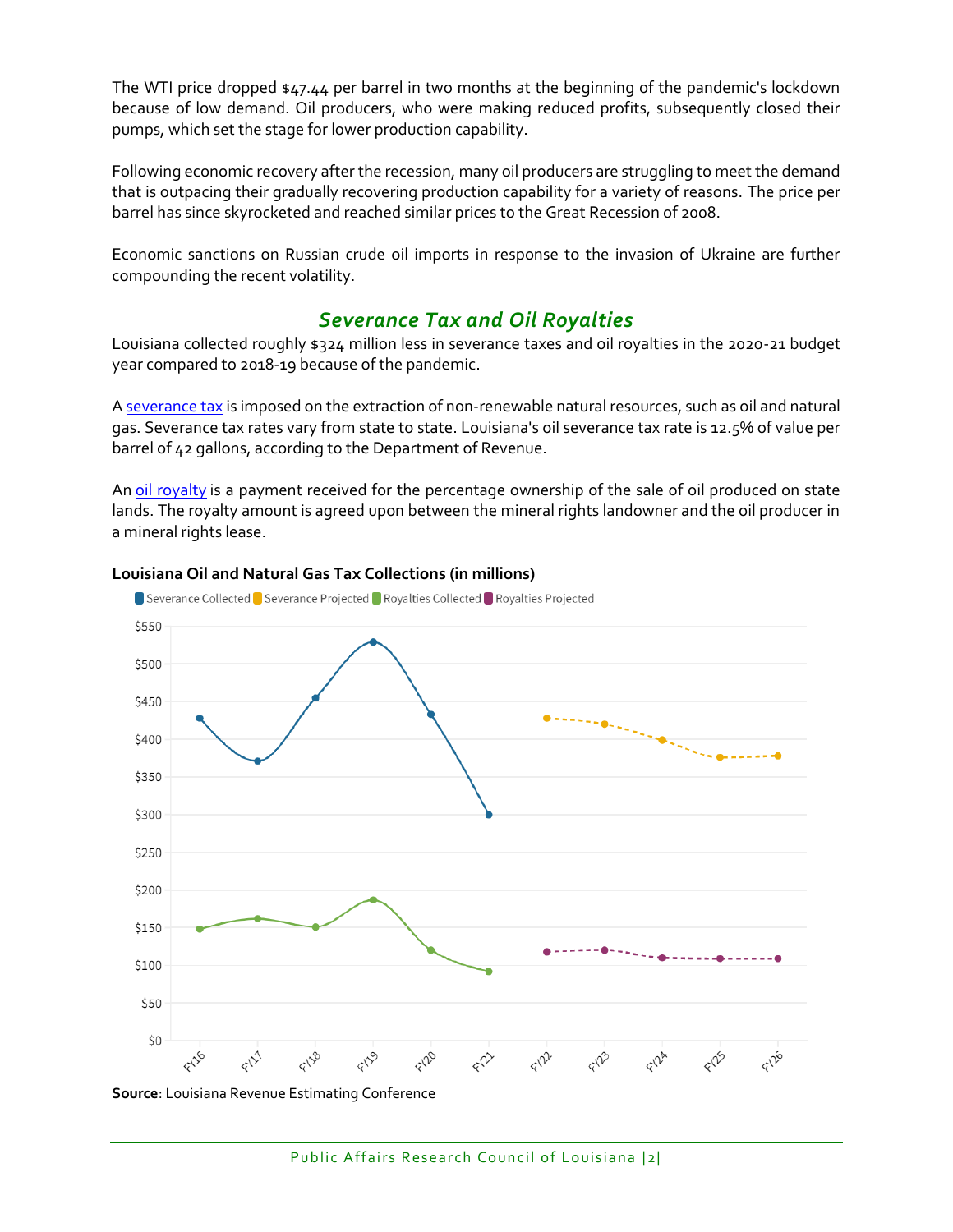Oil and gas severance taxes and royalties are projected to account for about 4% of Louisiana's total tax collections in the 2021-22 budget year, an amount much smaller than in previous decades.

The projected tax revenue is similar to pre-pandemic levels, but there is uncertainty about future projections due to the current instability of the global oil market.

## **COVID-19 Update** *Hospitalizations Above 200 Test Positivity at 8.4% 712 New Confirmed Cases | 1 New Confirmed Death*

The Louisiana Department of Health reported 712 confirmed cases out of 8,494 tests on June 8. The three-day positivity rate was 9.9%. There are approximately 5.31 patients in Louisiana hospitals with COVID-19 per 100,000 residents. The LDH reported one confirmed death.



Statewide COVID Trends- INCREASING

Confirmed cases continue falling statewide.

The graphs in this report show the number of new cases per 100,000 residents over a 14-day period, which is a method used by the state. By calculating the cases according to population in this way, the results from region to region are easier to compare to determine the severity of the outbreak.